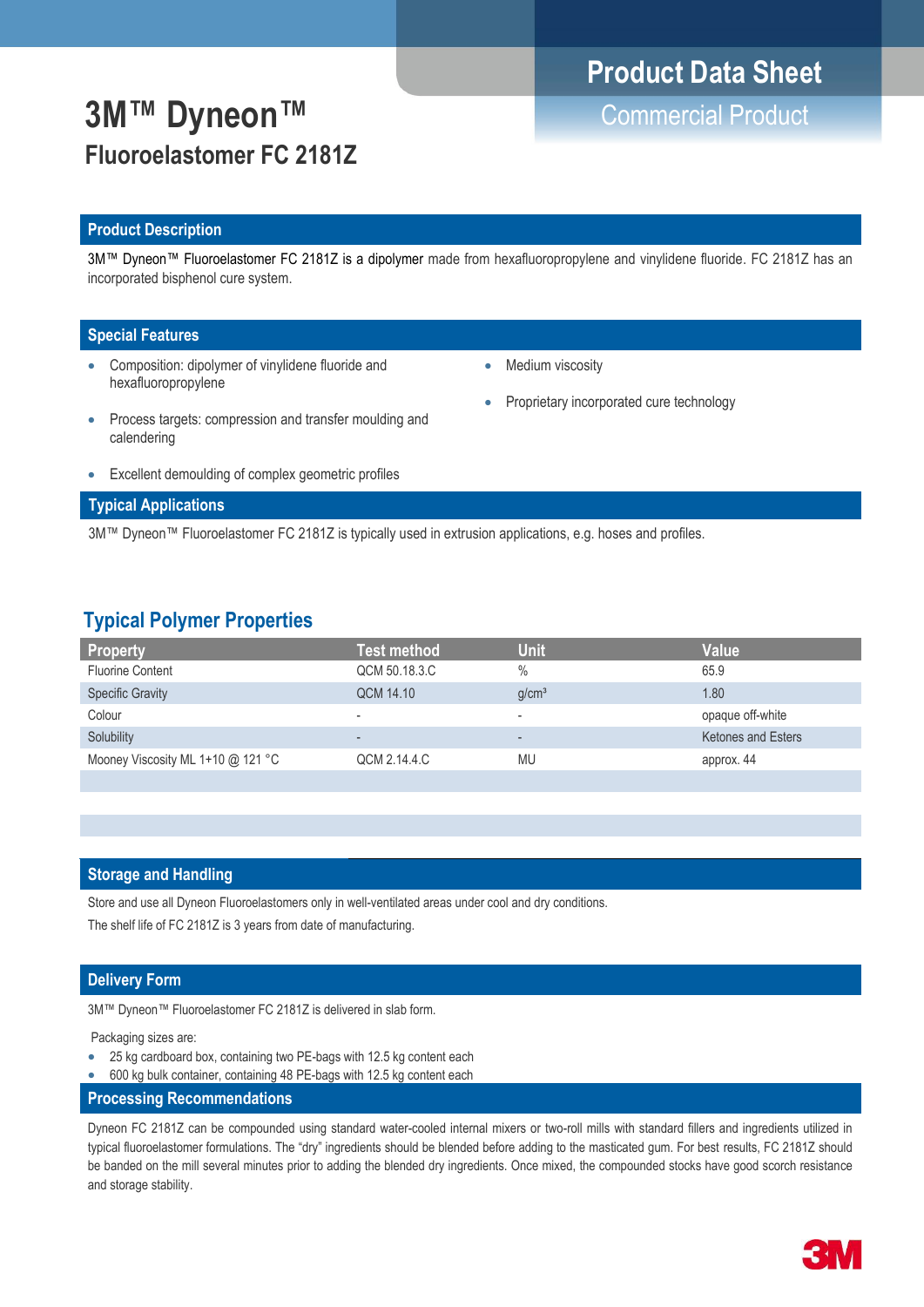# **3M™ Dyneon™**<br> **3M™ Dyneon™ Fluoroelastomer FC 2181Z**

## **Typical Properties**

| Compound            | Amount (in Parts/100) |
|---------------------|-----------------------|
| FC 2181Z            | 100                   |
| N-990 MT Black      | 30                    |
| MgO                 |                       |
| Ca(OH) <sub>2</sub> |                       |
|                     |                       |

## **Typical Rheological Properties (ASTM D 5289)**

# **Moving Die Rheometer (MDR 2000®)**

**100 cpm, 0.5° Arc, 6 minutes , 177 °C**

| <b>Property</b>                          | <b>Unit</b>    | Value |
|------------------------------------------|----------------|-------|
| ML, Minimum Torque                       | dNm            | 1.7   |
| Ts2, Time to 2 inch-Ib rise from minimum | <b>Minutes</b> | 0.9   |
| $t'50$ , Time to 50 % cure               | <b>Minutes</b> | 1.1   |
| $t'90$ . Time to 90 % cure               | <b>Minutes</b> | 1.7   |
| MH, Maximum Torque                       | dNm            | 19.9  |
|                                          |                |       |

## **Typical Physical Properties (ASTM D 412 Method A, Die D)**

### **Press Cure 7 minutes @ 177 °C Post Cure 16 hours @ 230 °C**

| <b>Property</b>        | <b>Unit</b>   | Value |
|------------------------|---------------|-------|
| Tensile Strength       | MPa           | 17.5  |
| 100% Modulus           | <b>MPa</b>    | 4.5   |
| Elongation at Break    | $\frac{0}{0}$ | 240   |
| Hardness (ASTM D 2240) | Shore A       | 72    |

### **Compression Set on O-rings (ASTM D 1414)**

| Air aged 70 hours $@$ 200 °C                          |               |     |
|-------------------------------------------------------|---------------|-----|
| Post cured 16 hours $@$ 230 °C                        | $\frac{0}{0}$ | 18  |
| Post cured 24 hours @ 260 °C                          | $\frac{0}{0}$ | 15  |
| <b>Retraction at Lower Temperatures (ASTM D 1329)</b> |               |     |
| TR 10                                                 | $^{\circ}C$   | -18 |
|                                                       |               |     |